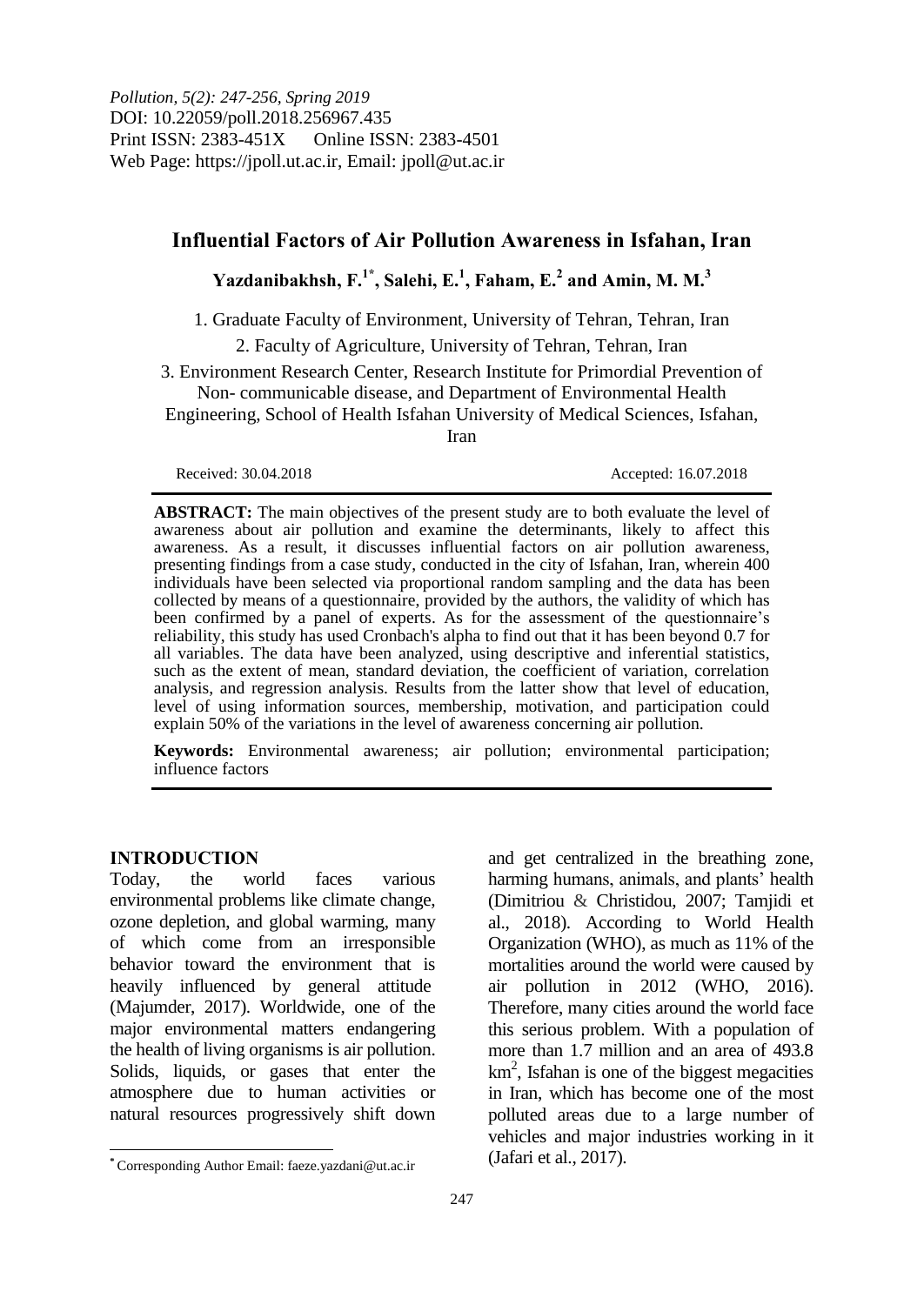Today, as human beings are considered the main culprit for air pollution, more attention is being paid to social sciences (Yazdanparast et al., 2013). The main central point in this issue is to put an emphasis on the fact that current quality, including future quality of the environment, depends on environmental awareness as well as ecofriendly attitudes and behaviors (La Trobe & Cott, 2000; Lahiri, 2011; Aminrad et al., 2013; Segarra-ona et al., 2013).

Awareness is distinguished as being "awake, alert, informed, etc." (Newhouse, 1990). Environmental awareness refers to the existence of knowledge about the natural environment a person or a society possesses. It also appears as the ability to detect phenomena, their their dependence on each other, and their reason or potential effects, not to mention certain environmental actions. It is indeed the ability to understand both the governing nature of mechanisms and the limitations of their usage as well as the limitations and abilities to identify environmental problems (Piekarskil et al., 2016). Nonetheless, the source literature still could not define this term with only one globally and generally granted definition (Dakcko, 2010). These constituents have been measured, using respective methods by social scientists. Several studies have shown that awareness and attitude are connected to each other and that the latter is linked to the behavior (Aminrad et al., 2013; Cokcaliskan & Celik, 2017; Bhartiya, 2017; Singh, 2017).

Environmental awareness and values that persuade a particular action or commitment are not only established but also projected environmental behavior. The fact that poor environmental behavior can decline environmental quality has attracted the attention of researchers and policymakers (Meia et al., 2016). However, some studies (Kollmus & Agyemean, 2002; Steg et al., 2014) have found neither a direct nor a strong relation between awareness and proenvironmental behavior. In the field of environmental management, awareness is

well known as the early phase of learning process of eco-friendly behaviors (Kamaruddin et al., 2016). In fact, many processes overlap one another to make human behaviors, hence, an environmentalfriendly behavior is impressed by internal and external factors like environmental awareness as an external factor (Sharma, 2017).

Since environmental awareness can significantly affect the environmental friendly behavior and environment quality, it is necessary to identify air quality awareness and its predictive and impressive factors. It is said that processing different inputs leads to our awareness of the environment, surrounding us. In other words, acquiring awareness requires obtaining all pieces of information we are exposed to right away (Kamaruddin et al., 2016). Therefore, it can be stated that the differences between individual and socioeconomic characteristics may be the main reason for the variations in awareness among the people. Some previous studies have found that age (Aminrad et al., 2011; Kim et al., 2012), gender (Shobeiri et al., 2007; Hassana et al., 2010; Bhartiya, 2017; Kaur, 2017), and level of education (Aminrad et al., 2011; Kim et al., 2012) belong to individual characteristics of air quality awareness determinants. Besides, socioeconomic characteristics may also play a considerable role in shaping awareness. To some extent, there is little literature on air pollution awareness in such fields membership, place or physical environment, and income as socioeconomic characteristics. On the other hand, there are many studies that claim having a strong influence of communication channels and sources on awareness. It is said that information sources and communication channels availability have enhanced the awareness concerning air pollution and its effects (Majumder, 2017).

All told, present study aims at evaluation and examination of the level of air pollution awareness. For this purpose, it investigates the determinants of air pollution awareness,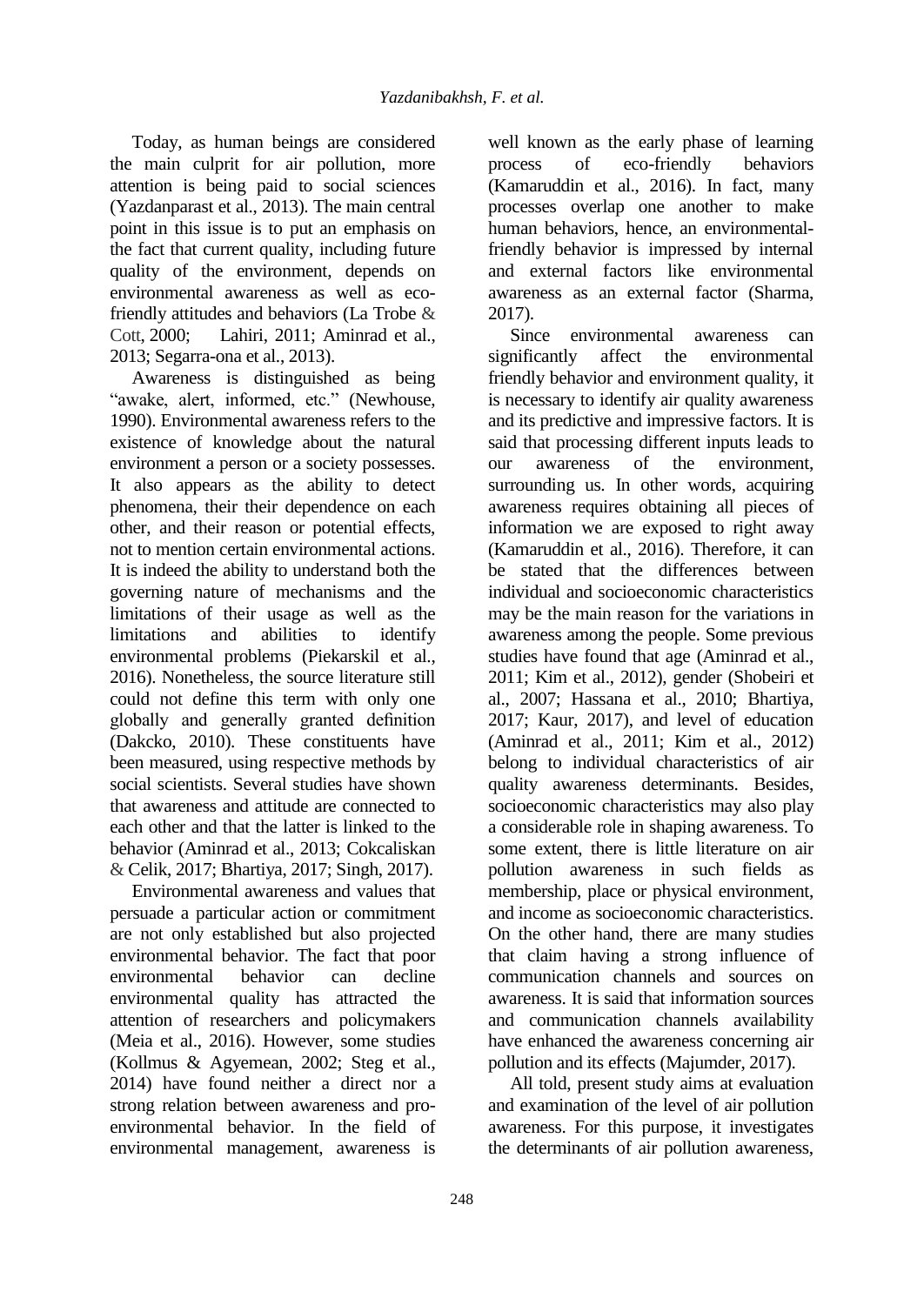focusing on individual and socioeconomic characteristics. It also examines the significance of the relation between air pollution awareness and participation in environmental protection. Furthermore, it identifies behavioral patterns as well as predictive and impressive factors since they can extremely affect both the quality of environment and the efficiency of environmental strategies and environmental behavior. In other words, identifying changes in the attitudes and behavior of the public enables policymakers to take actions to improve public behavior (Meia et al., 2016). The present study makes an attempt to find out and examine the willingness to undertake environment-friendly actions by people, who live in Isfahan, based on their priority needs for the reduction of air pollution problems.

#### **MATERIALS AND METHODS**

Isfahan is the capital of Isfahan Province, located at 32°38′ 30″N latitude and 51°38′ 40′′E longitude. The third biggest city of Iran, it has an annual average rainfall of 121.1 mm and an average temperature of 16.2℃. Based on 2011 eadcount in Iran, with a population of 1,756,126, Isfahan was the second most populous urban area in Iran (Assari et al., 2017), having attracted a large number of people thanks to its industrialization since 1970's, which has resulted in its population growth by four times during the last four decades. There is a special condition in Isfahan with regard to its pollution: most days of the year, the city is clean while air inversion occurs in 263 days. The large number of vehicles and industries could be the main causes of Isfahan air pollution; therefore, 78% of the air pollution can be attributed to vehicles and industry, each in turn entailing the entry of significant amounts of toxic gas and solids into the air (Momeni, 2012).

The present study used the Cochran's formula and stratified sampling method, having selected 400 respondents from the target population, including all people

living (1,756,126 persons) in Isfahan as the study sample.

The research was carried out, using a questionnaire as data collection instrument, which included 45 closed-ended questions. It was developed based on literature review, hypotheses, and interviews. The questionnaire was validated by a panel of experts, with pre-tests given to 30 individuals. Cronbach's alpha method was used to calculate the reliability of the fact that its amount was over 0.7 for all variables. The questionnaire was consisted of three sections, namely "Demographic and Socioeconomic information", "Awareness", and "Participation". The first part included 7 questions, wherein demographic variables including age, gender, level of education, and socioeconomic variables, all obtained on the basis of literature reviews, were employed. The scale of educational level was assessed as the following: middle school graduate or less, high school graduate, college graduate, and a university graduate or more. As for monthly income, being an economic variable, it was assessed based on the following scale: less than IRR 10.000.000 (USD 250), between IRR 10.000.000 and IRR 20.000.000, and more than 2000.000 IRR (500 USD). Level of motivation for solving air pollution problems and membership of any kind of governmental or non-governmental associations were evaluated as social variables. The level and the type of information sources and media applied by the citizens to give information about air pollution were also assessed. All responses were represented in a scale of 1 to 5 (from very much to very little, respectively) and using the five-point Likert scale, an analysis got reclassified in which 3 (fair), 4 (much), and 5 (very much) were high, while 1 (very little) and 2 (little) were low. The "Awareness" section included 21 questions, addressing three sub-topics of awareness including air pollution perception, consequence of the air pollution, and responsible factors for air pollution. The first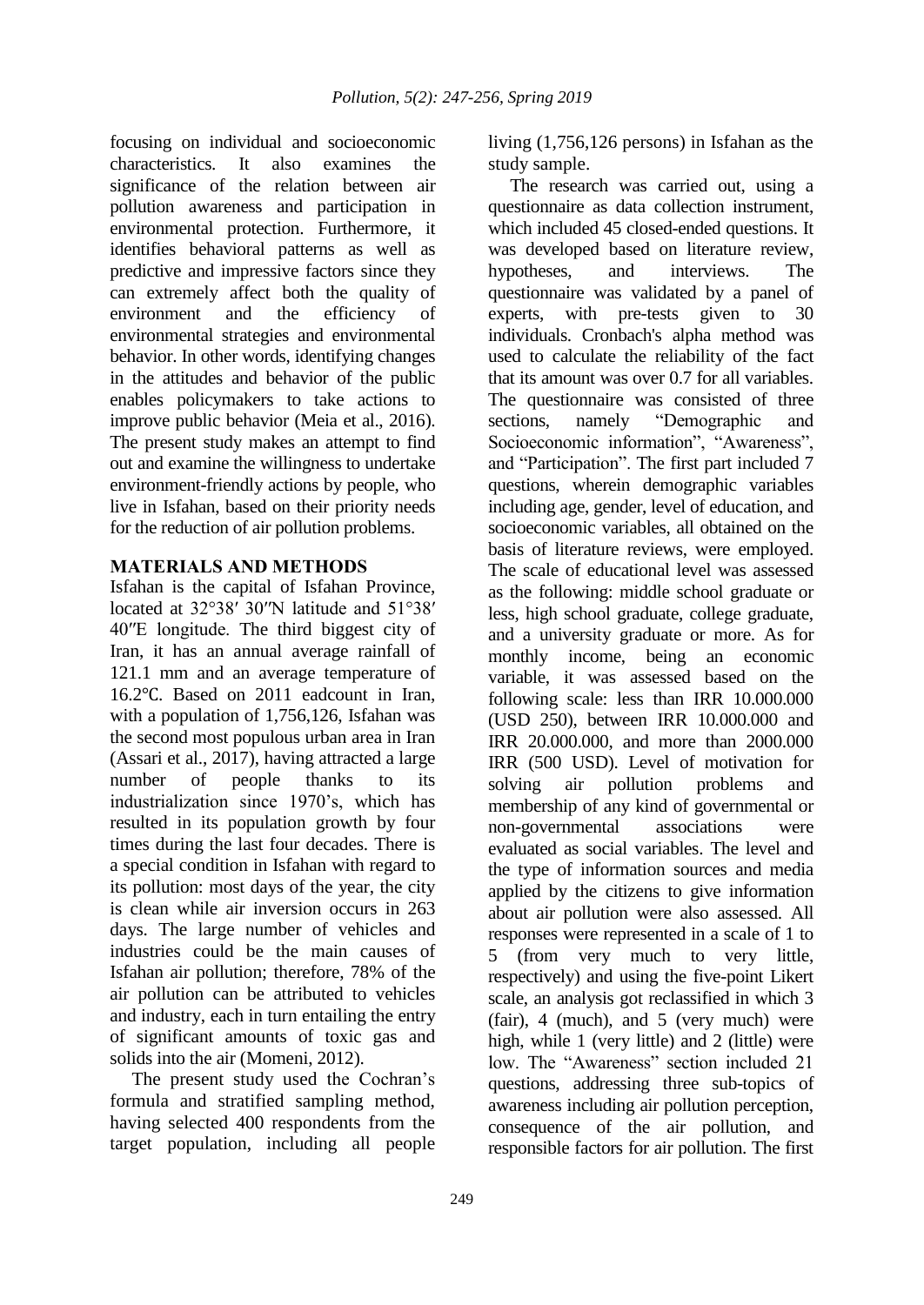section had five questions (1-5) which measured "perception", while questions 6 to 12 dealt with the second part of awareness, i.e., "consequence of the air pollution". Finally, the last nine questions of awareness evaluated "factors responsible for air pollution". Responses were given, using the following scale of one to five: "5: I am sure it is right", "4: I think it is right", "3: I do not know about it", "2: I think it is wrong", and "1: I am sure it is wrong". The items, related to air quality awareness, were then reclassified for analysis, wherein 1 (very poor) 2 (poor), and 3 (fair) were regarded as poor, whereas 4 (good) and 5 (very good) were good. This sub-topic of awareness was used as a dependent variable for the study.

The next part of the questionnaire, which included 16 questions, focused on "Participation", in which Likert's five-point scale was employed, from very much (or 1) to very little (5). Using the five-point Likert scale, participation was reclassified as a dichotomous variable for the analysis wherein 3 (fair), 4 (much), and 5 (very much) were regarded as much and 1 (very little) and 2 (little), as little. This variable was used as an independent variable for the study. And, the last part involved a question "how much do you think each of these items can help to manage air pollution?", being comprised of 19 factors that can reduce air pollution problems. It was designed to consider respondents' priority about ways of air pollution management, employing a five-point scale from 1 (i.e., very much) to 5 (i.e., very little).

The Statistical Package for the Social Sciences (SPSS version 19.0) was employed to study the collected data, which got analyzed, using descriptive and inferential statistics, such as the extent of mean, standard deviation, the coefficient of variation, correlation analysis, and stepwise regression analysis.

## **RESULTS AND DISCUSSION**

As mentioned above, awareness about air quality was assessed with three indicators: air pollution perception, awareness about air pollution consequences, and awareness about responsible factors for air pollution. Results from the analysis implicitly showed the level of perception. Regarding perception, the majority of the respondents, i.e., 52.75% of them, had a poor perception, while the perception of the remaining 47.25% was good. Items 6 to 12 included awareness about air pollution consequences. A slightly higher percentage of the respondents (51%) belonged to low level of awareness, whereas the remaining 49% had high awareness about air pollution consequences. As for awareness about responsible factors of air pollution, the respondents replied to items 13 to 21. Almost more than half of them (50.75%) had a poor awareness, while 49.25% were well aware of responsible factors (Table 1). Results indicated that awareness about air pollution among respondents was almost at a poor level since most of them, 212 (53%), had a poor awareness about air pollution. Table 1 shows the descriptive statistics for each indicator.

|                                       | Poor |               | Good |               |  |
|---------------------------------------|------|---------------|------|---------------|--|
| <b>Respondent's Awareness</b>         |      | $\frac{0}{0}$ |      | $\frac{0}{0}$ |  |
| Air Pollution perception              | 211  | 52.75         | 89   | 47.25         |  |
| Air Pollution consequence             | 204  | 51            | 196  | 49            |  |
| Responsible factors for air pollution | 203  | 50.75         | 197  | 49.25         |  |
| <b>Total Respondent's Awareness</b>   | 212  |               | 88   |               |  |

**Table 1. Respondent's Awareness about air pollution**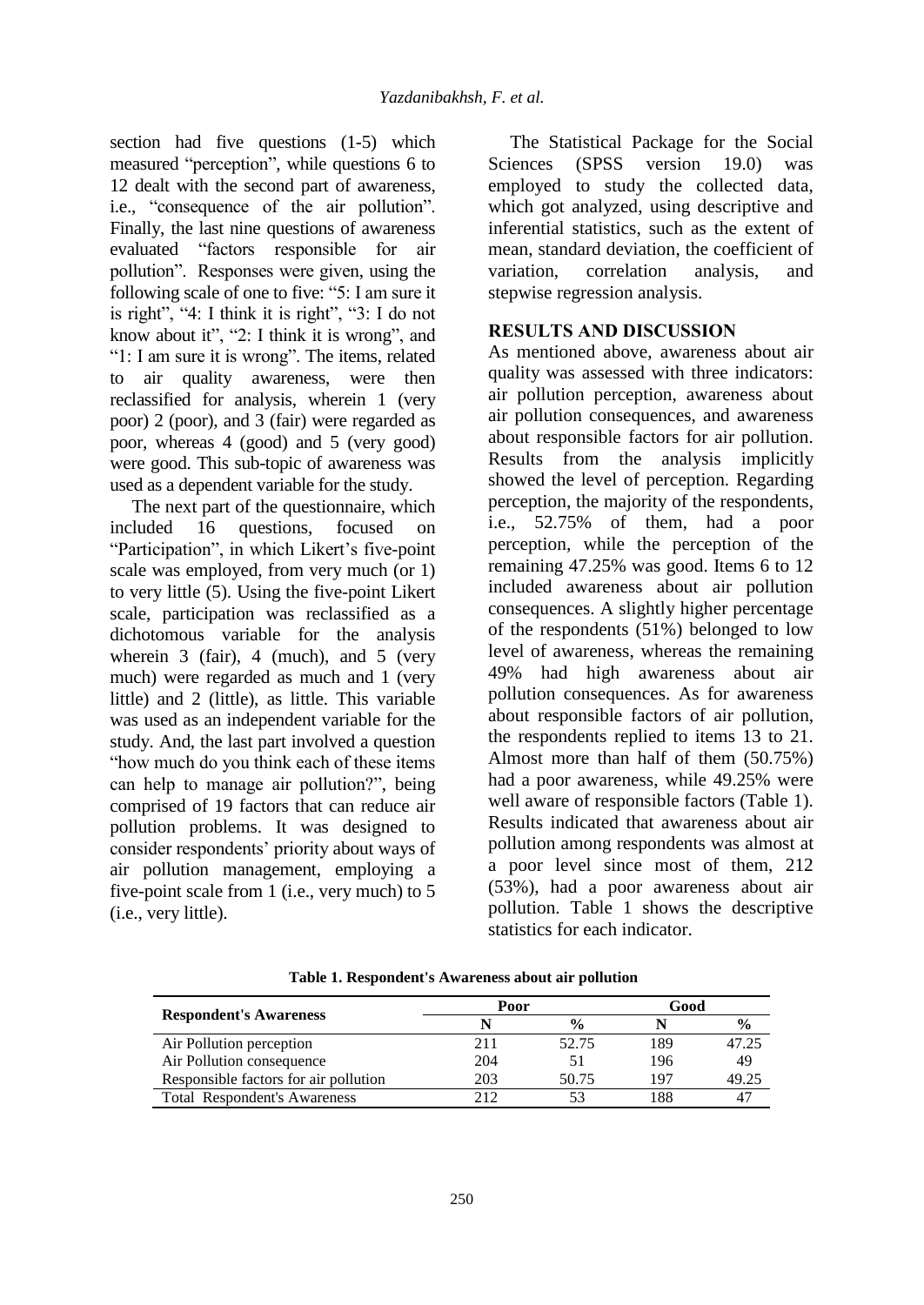The study population included 400 subjects, above 18 years of age, who answered the questionnaire about air pollution. Table 2 shows the descriptive statistics of variables, according to awareness about air pollution. The age group between 26 and 35 that enjoyed the lion's share among the various age groups (containing 33.75% of all respondents within the sample) was more aware, while age group equal or beyond 46 years, the least represented group with only 19.75% of all respondents, showed the worse awareness. Female respondents had higher proportion (59.65%) and awareness (60.63%), compared to the male ones. Also, respondents who were more aware of air pollution had higher education (52.12%), more income (37.25%), and use of air quality information (56.91%). They also had greater membership (62.76%) as well as more motivation (62.23%) and participation (77.35%) (Table 2).

Table 5 lists the information sources of air quality in the order of their priority and based on the study results. TV  $(CV =$ 0.269). Internet and social media  $(CV =$ 0.401), and unofficial sources, i.e., friends, acquaintances, people, etc.  $(CV = 0.515)$ are on top of the list. Meanwhile, nongovernmental environmental organizations and groups  $(CV = 0.720)$  remain at the lowest priority, owing to their highest coefficient variation.

| Table 2. Descriptive statistics of variables, according to awareness about air pollution |  |  |
|------------------------------------------------------------------------------------------|--|--|
|                                                                                          |  |  |

|                                    |             | Good          |             | Poor          |     | <b>Total</b>  |  |
|------------------------------------|-------------|---------------|-------------|---------------|-----|---------------|--|
| Variables                          | $\mathbf N$ | $\frac{0}{0}$ | $\mathbf N$ | $\frac{0}{0}$ | N   | $\frac{0}{0}$ |  |
| Age(years)                         |             |               |             |               |     |               |  |
| 18-25                              | 38          | 20.21         | 51          | 24.05         | 89  | 22.25         |  |
| 26-35                              | 71          | 37.76         | 64          | 30.18         | 135 | 33.75         |  |
| 36-45                              | 49          | 26.06         | 48          | 22.64         | 97  | 24.25         |  |
| 46 <                               | 30          | 15.95         | 49          | 23.11         | 79  | 19.75         |  |
| Gender                             |             |               |             |               |     |               |  |
| Male                               | 74          | 39.36         | 88          | 41.5          | 162 | 40.35         |  |
| Female                             | 114         | 60.63         | 124         | 58.49         | 238 | 59.65         |  |
| Level of education                 |             |               |             |               |     |               |  |
| Middle school graduate or less     | 10          | 5.31          | 32          | 15.09         | 42  | 10.5          |  |
| High school graduate               | 38          | 20.21         | 19          | 8.96          | 57  | 14.25         |  |
| College graduate                   | 42          | 22.34         | 69          | 32.54         | 111 | 27.75         |  |
| University graduate or more        | 98          | 52.12         | 92          | 43.39         | 190 | 47.5          |  |
| Income                             |             |               |             |               |     |               |  |
| 10.000.000                         | 19          | 4.75          | 12          | 5.66          | 7   | 3.72          |  |
| 10.000.000 -20.000.000             | 73          | 18.25         | 34          | 16.03         | 39  | 20.74         |  |
| 20.000.000<                        | 149         | 37.25         | 77          | 36.32         | 72  | 38.29         |  |
| Missing                            | 159         | 39.75         | 89          | 41.98         | 70  | 37.23         |  |
| Level of using information sources |             |               |             |               |     |               |  |
| Low                                | 81          | 43.08         | 152         | 58.96         | 206 | 51.5          |  |
| High                               | 107         | 56.91         | 87          | 41.03         | 194 | 48.5          |  |
| Membership                         |             |               |             |               |     |               |  |
| No                                 | 118         | 62.76         | 91          | 42.92         | 209 | 52.25         |  |
| Yes                                | 70          | 37.23         | 121         | 57.07         | 191 | 47.75         |  |
| Motivation                         |             |               |             |               |     |               |  |
| Low                                | 71          | 37.76         | 112         | 52.83         | 183 | 45.75         |  |
| High                               | 117         | 62.23         | 100         | 47.16         | 217 | 54.25         |  |
| Participation                      |             |               |             |               |     |               |  |
| Low                                | 48          | 22.64         | 84          | 44.68         | 132 | 43            |  |
| High                               | 164         | 77.35         | 104         | 55.31         | 268 | 57            |  |
| Total                              | 188         | 47            | 212         | 53            | 400 | 100           |  |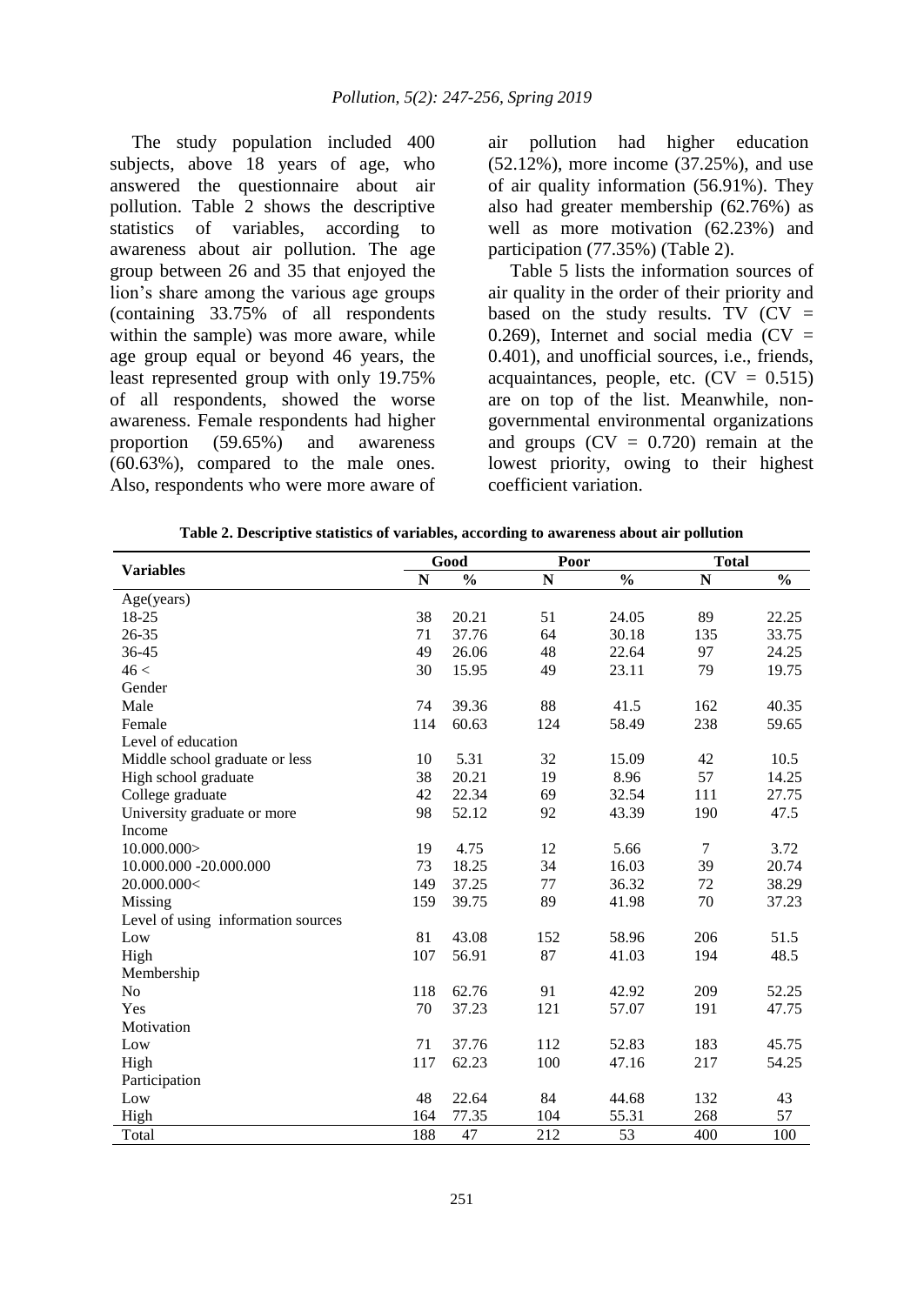#### *Yazdanibakhsh, F. et al.*

| <b>Statement</b>                                          | <b>Mean</b> | Std. Dev. | <b>CV</b> | <b>Priority</b> |
|-----------------------------------------------------------|-------------|-----------|-----------|-----------------|
| TV                                                        | 4.19        | 1.13      | 0.269     |                 |
| Internet and social networks                              | 3.09        | 1.24      | 0.401     |                 |
| Unofficial sources (friends, acquaintances, people, etc.) | 2.99        | 1.54      | 0.515     |                 |
| Radio                                                     | 2.71        | 1.48      | 0.546     |                 |
| Traffic monitor air pollution                             | 2.83        | 1.38      | 0.579     |                 |
| Signs, posters and brochures in the city                  | 2.83        | 1.38      | 0.579     |                 |
| Newspaper                                                 | 2.42        | 1.55      | 0.64      | h               |
| Non-governmental environmental organizations and groups   | 2.04        | 1.47      | 0.72      |                 |

**Table 3. Priority of respondents' sources for reception of air quality information**

| <b>Statement</b>                                                          | <b>Mean</b> | Std. Dev. | CV    | <b>Priority</b> |
|---------------------------------------------------------------------------|-------------|-----------|-------|-----------------|
| Establishment of subway facilities                                        | 3.7         | 0.64      | 0.172 |                 |
| Improving the quality of public transport                                 | 3.69        | 0.64      | 0.173 |                 |
| Increasing public transport                                               | 3.65        | 0.69      | 0.189 | 3               |
| The use of less polluting fuels (standard fuel)                           | 3.58        | 0.7       | 0.195 | 4               |
| Development of special bike path                                          | 3.59        | 0.75      | 0.208 | 5               |
| Security for cycling and hiking riding                                    | 3.56        | 0.77      | 0.216 | 6               |
| Public awareness and information about air pollution and its consequences | 3.46        | 0.81      | 0.232 |                 |
| Public culture and education                                              | 3.46        | 0.82      | 0.236 | 8               |
| Legislation to stop air pollution measures                                | 3.41        | 0.83      | 0.243 | 9               |
| Old cars                                                                  | 3.43        | 0.87      | 0.253 | 10              |
| Elimination of urban industries                                           | 3.39        | 0.91      | 0.268 | 11              |
| Government efforts to optimize fuel consumption                           | 3.25        | 0.96      | 0.295 | 12              |
| Banning the construction of new plants within the city                    | 3.28        | 1.07      | 0.326 | 13              |
| Fining polluting factories and industries                                 | 3.28        | 1.07      | 0.326 | 14              |
| More green spaces                                                         | 3.15        | 1.03      | 0.326 | 15              |
| Relation of single-seat cars and pollution                                | 2.95        | 1.12      | 0.379 | 16              |
| Stop signs in contaminated areas of the city                              | 2.91        | 1.13      | 0.388 | 17              |
| Restrictions on the number of vehicles                                    | 2.8         | 1.12      | 0.379 | 18              |
| Charging more taxes to help stop air pollution                            | 2.45        | 1.31      | 0.534 | 19              |

**Table 4. Respondents' priorities about air pollution management**

|  | Table 5. The relation between level of awareness and other variables |  |  |  |  |  |  |
|--|----------------------------------------------------------------------|--|--|--|--|--|--|
|--|----------------------------------------------------------------------|--|--|--|--|--|--|

| <b>Variables</b>                                               | Correlation "r" |
|----------------------------------------------------------------|-----------------|
| Age                                                            | 0.080           |
| Gender                                                         | $-0.221$        |
| Level of education                                             | $0.252**$       |
| Income                                                         | 0.026           |
| Level of using information Sources                             | $0.299**$       |
| Membership                                                     | $0.251**$       |
| Motivation                                                     | $0.297**$       |
| Participation                                                  | $0.266**$       |
| P value was taken from the bivariate analysis<br>** $(P<0.01)$ |                 |

Table 4 lists the respondent's opinions about methods of air pollution management in order of their priorities, based on the study results. Totally, the items related to developing public transportation are on top of the list, while creating prohibitions and

offenses are in the bottom, due to their highest coefficient variation.

The Spearman's Rho test was used to observe the relation between each variable and awareness. It only explained the strength of the relations and whether there was any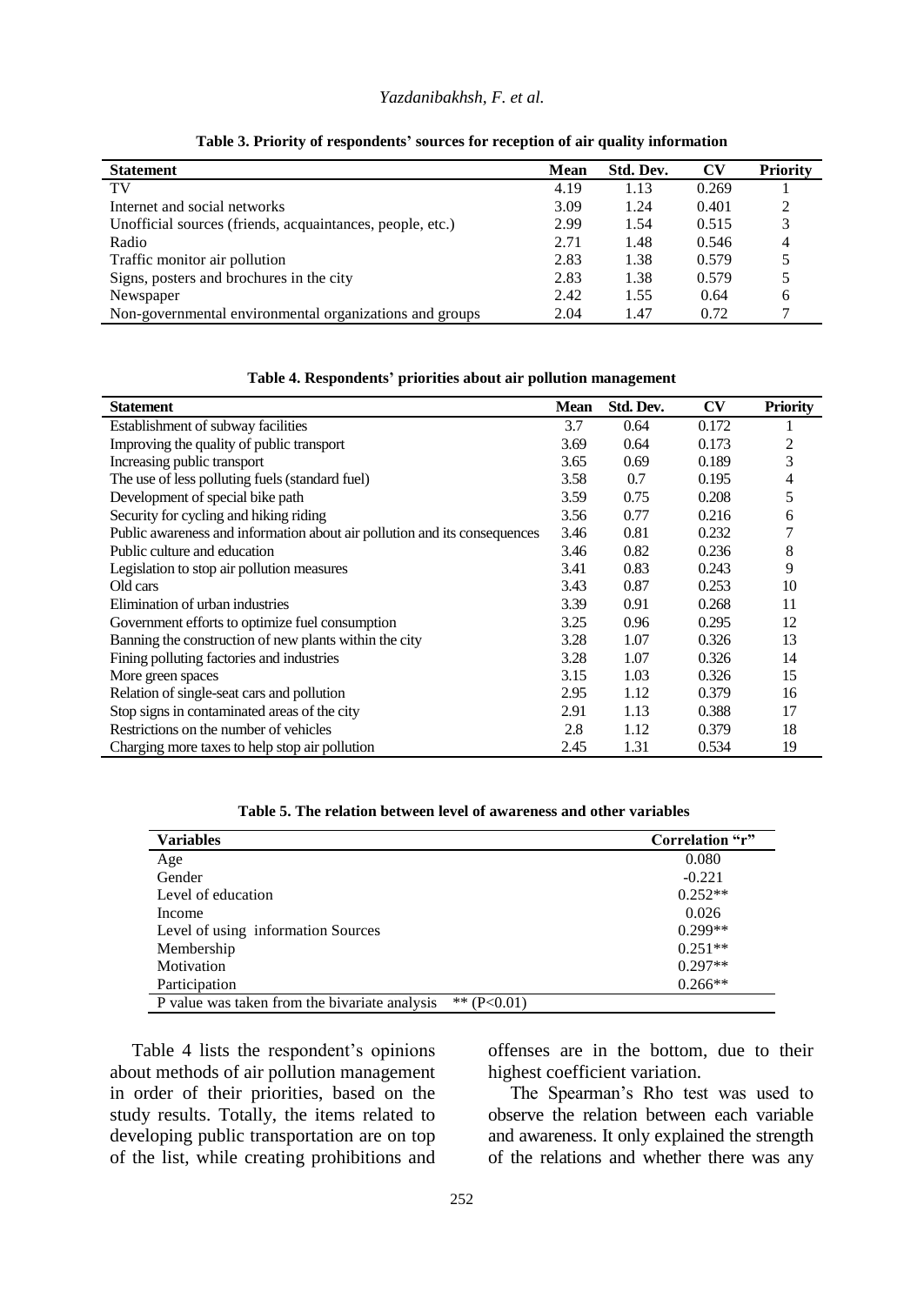significant relation between the level of awareness and other variables. Results from the bivariate analysis showed that education, the sources of air quality information, membership, the level of motivation, and participation were significantly associated with air pollution awareness.

Regression analysis explained the variations in the employed adoptions. Table 6 summarizes results from regression analysis of the level of awareness about air pollution. To explain air pollution awareness, the stepwise multiple linear regression was used, the results of which

for the level of air pollution awareness show that level of education, level of using information sources, membership, motivation, and participation could explain 50% of the variations in the level of air pollution awareness (Table 6). According to the results, shown in Table 6, the following model is estimated in order to explain the level of awareness about air pollution, where Y indicates the dependent variable that represents the level of awareness about air pollution.

 $Y=$  151.45+7.87 $X_1$ +1.36  $X_2$ +0.149  $X_3+0.256 X_4+2.67 X_5$ 

**Table 6. Regression analysis, explaining the variation of variables, according to air pollution awareness**

| <b>Description</b>                 | Label         | в      |               |
|------------------------------------|---------------|--------|---------------|
| Constant                           |               | 151.45 | 16.28         |
| Level of education                 | $X_1$         | 7.87   | 4.57          |
| Level of using information Sources | $X_2$         | 1.36   | 2.49          |
| Membership                         | $X_3$         | 0.149  | 1.96          |
| Motivation                         | $\rm X_4$     | 0.256  | 2.55          |
| Participation                      | $X_5$         | 2.67   | 17.24         |
| $F = 97.53$                        | $R^2 = 0.500$ |        | $R2adi=0.495$ |

Analyzing the study results showed that individual or social awareness about air pollution was conditioned by several variables, like the level of education. It was also found that the respondents, well aware of air pollution, were more educated, which was consistent with results of previous studies (Aminrad et al., 2011). Certain studies showed that individuals with lower levels of education had poorer air quality perception (Semenza et al., 2008; Kim et al., 2012).

In the present study, non-significant results were observed between air pollution awareness and some variables such as age, gender, and income. However, several studies have reported a significant association between awareness about air pollution and these variables, e. g. one study found that older respondents were generally more aware than younger ones (Aminrad et al., 2011). Also, the results showed that gender was not significantly

associated with awareness about air pollution, in contrast to many other works, which have suggest that gender is a significant factor affecting the awareness of environmental pollution, being higher among females than males (Hassana et al., 2010; Bhartiya, 2017; Kaur, 2017). Some studies showed that levels of household income were associated with the degree of perceived air pollution (Kim et al., 2012).

Other studies proved the importance of media for transferring information about the environmental problems (Piekarskil et al., 2016; Majumder, 2017; Cokcaliskan & Celik, 2017). In this light, the present research tried to examine the relation between air pollution awareness, on one hand, and level of using information sources and communication channels, on the other. It found that, as expected, this factor was significantly associated with awareness about air pollution. Moreover, the study identified television, Internet, and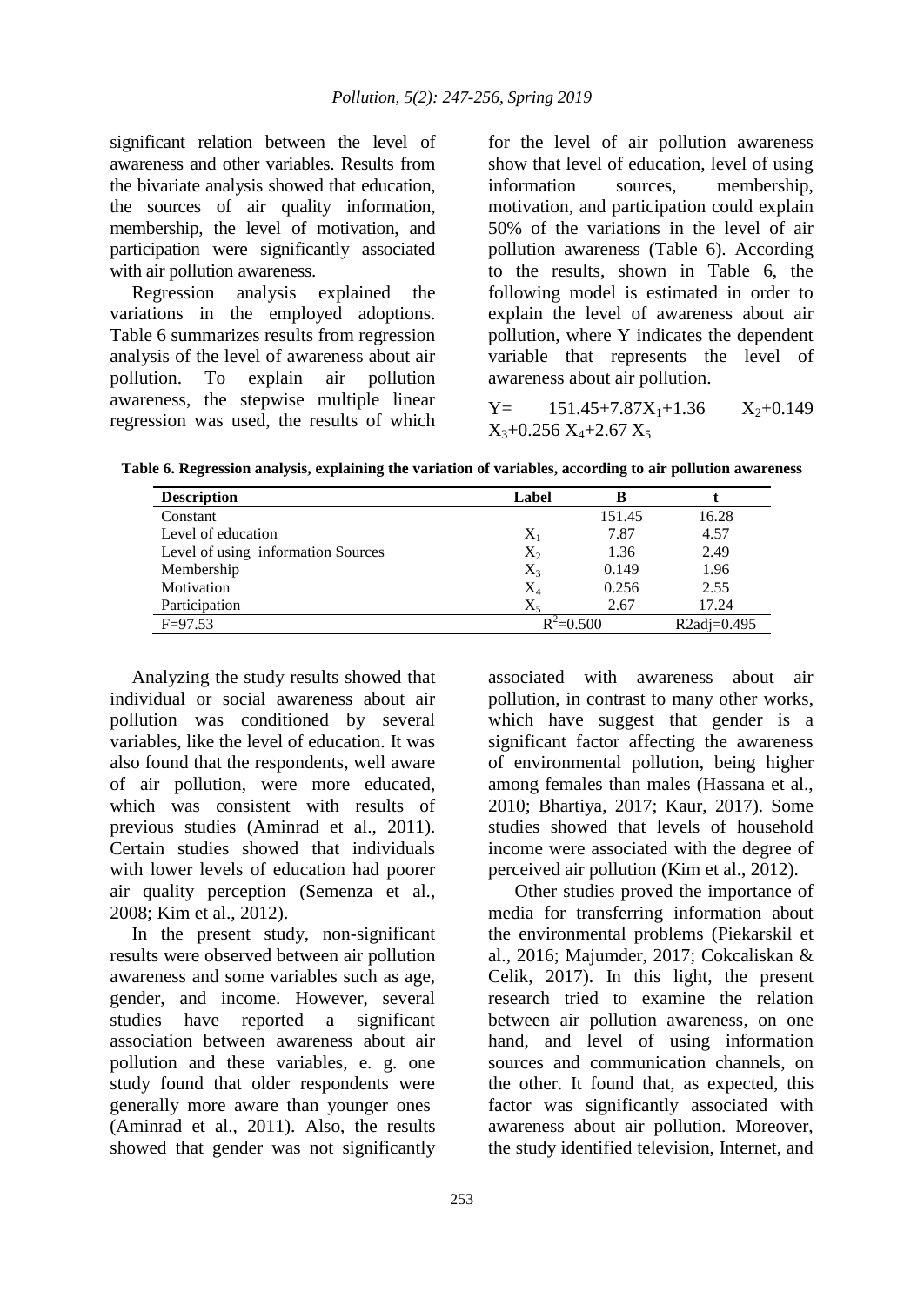social media as the most commonly cited existing sources of information.

It also found the significant association of air pollution awareness with respondents' membership as well as their motivation to solve air pollution problems. In contrast, a study about awareness to environmental pollution in Turkey showed that membership in the environmental associations was not an impressive feature on awareness for environmental pollution (Karatekin, 2014).

The study also examined the association between participation and air pollution awareness, showing that less participation in a community was associated with poor awareness about air pollution after controlling individual-level effects. There are several studies to claim that the people's participation depended on their level of awareness (Aminrad et al., 2013; Cokcaliskan & Celik, 2017; Bhartiya, 2017; Singh, 2017). Environmental awareness is a strategy to foster a positive attitude and an interest in positive environmental behavior (Karatekin, 2014). One study found awareness as a reason behind lack of participation. The present study, however, found a significant relation between air pollution awareness and participation.

Since recognizing people's attitudes and behavior could help government and policymakers know the public behavioral pattern (Meia et al., 2016), respondents' opinions concerning the priority of air pollution management methods were taken into consideration. Most people believed that development of public transportation could be considered as an effective way to reduce this problem. It was claimed that even contentment of public transportation was one of the physical and environmental attributes that could affect air quality perception (Kim et al., 2012).

Expectedly, there were some considerable limitation concerning the present study: e.g. it did not study a larger number of social aspects of awareness

about air pollution and community-level characteristics (such as place, physical environment, and community-level socioeconomic characteristics) due to the limited availability of data. Despite these limitations, the present study had several strengths. It provided reliable information and results thanks to its use of a large-scale population-based data, representative of an urban community.

## **CONCLUSION**

The present research has been conducted to find out the level of awareness about air pollution as well as its relation with some individual, socioeconomic, and other variables of the sample groups. The findings of this research revealed that respondents' awareness level was not acceptable since most of them were not aware of the consequences of air pollution as well as its responsible factors. It was concluded that the residents' high level of awareness might be due to their level of education, membership, use of media, motivation, and participation.

A small number of our participants were members of governmental or nongovernmental organizations. So, it may be inferred that either they did not get enough scope for membership or they were reluctant and did not perceive its importance. The study also found a positive relation between air pollution awareness and the use of information sources and channels, showing that TV, the Internet, and social media played the most important role in attracting people's attention.

According to research findings, there was a significant relation between awareness and participation for reduction of air pollution. Accordingly, the required information about air pollution which not only causes awareness but promotes a positive attitude towards air pollution reduction must be recognized and prepared for people so that it can boost their participation for better air pollution management.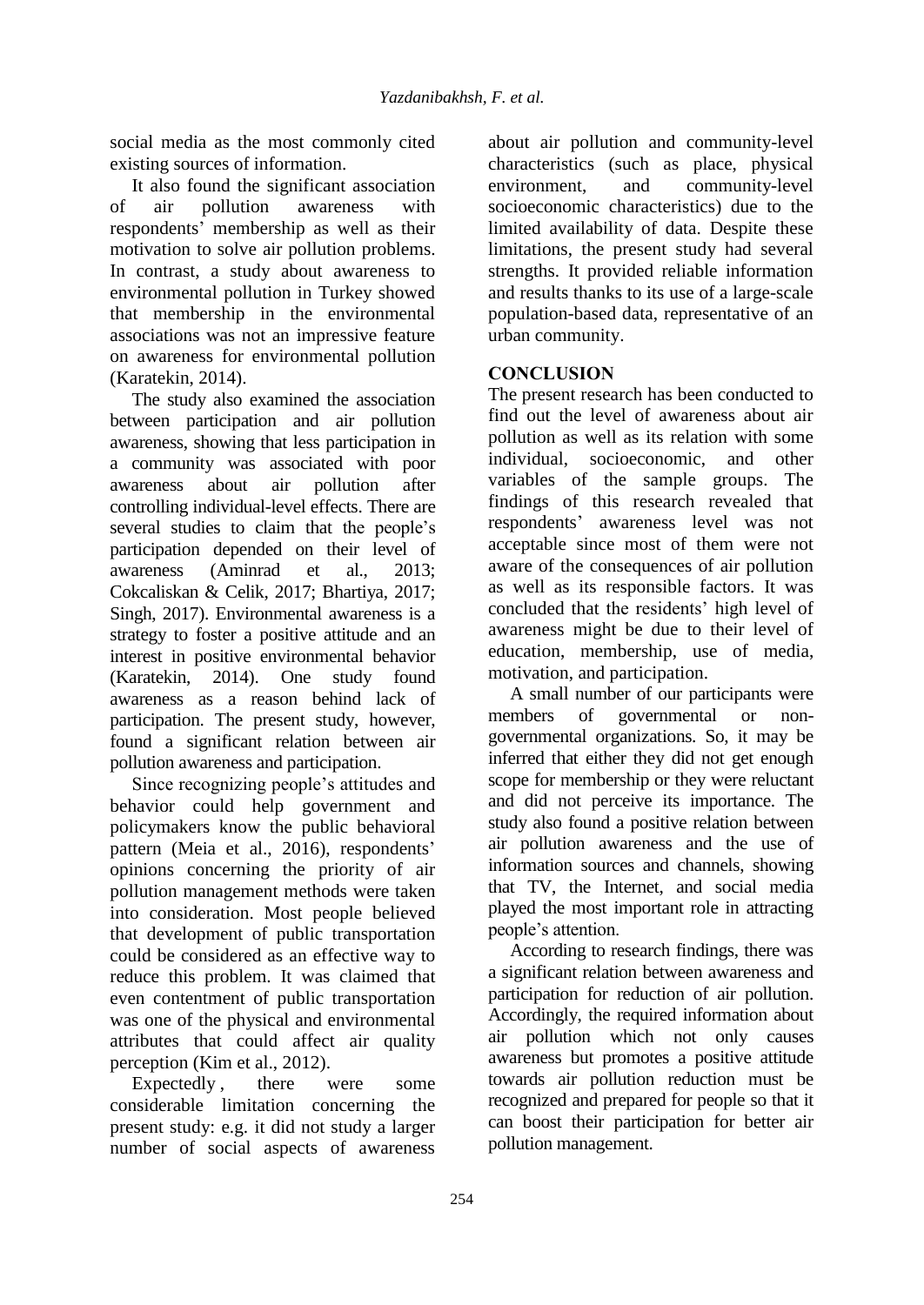According to our respondents' opinion, one strategy to overcome air pollution is to provide public transportation in a better way. The use of less polluting fuels (standard fuels), secure cycling and hiking, and improvement of public awareness about air pollution and its consequences are other possible solutions, extracted from the present article's survey.

Finally, it can be stated that in order to deal with air pollution problem, one should take some actions that require more substantial attention such as environmental education at school and college levels, environmental campaigns, and other environmental plans participated by both governmental and non-governmental organizations. Also, media should provide the best explanation for air pollution and its problems, effectively communicating and transferring them to people through effective way, trying to dramatically make people aware and inspire them to do activities for reduction of air pollution. It should also cause the public to prioritize their participation in air pollution reduction plans.

#### **REFERENCES**

Aminrad, Z., Zakaria, Sh. Z. B. S. and Hadi A. S. (2011). Influence of Age and Level of Education on Environmental Awareness and Attitude: Case Study on Iranian Students in Malaysian Universities. The social Sciences Journal,  $6(1)$ ; 15-19.

Aminrad, Z., Zakaria, Sh. Z. B. S., Hadi A. S. and Sakari M. (2013). Relationship Between Awareness, Knowledge and Attitudes Towards Environmental Education Among Secondary School Students in Malaysia. World Applied Sciences Journal, 22 (9);1326-1333.

Assari, A., Maghreby, Sh. and Mousavinik, M. (2017). Investigation of smart growth in traditional Islamic culture: Case study of Isfahan city in Iran. Journal of Geography and Regional Planning, 10(4); 47-56.

Bhartiya, Kr. T. (2017). Assessment of Environmental Awareness Among General Public of Assam (India). International Journal of Applied Environmental Sciences, 12; 1359-1365.

Cokcaliskan, H. and Celik, O. (2017). Investigation

of pre-service classroom teachers' environmental awareness and attitudes. International Electronic Journal of Environmental Education, 7 (2); 73-83.

Dakcko, M. (2010). Systems Dynamics in Modeling Sustainable Management of the Environment and Its Resources. Polish Journal of Environmental Studies, 19 (4); 699-706.

Dimitriou, A. and Chirstidou, V. (2007). Public's understanding of air pollution. International Journal of Educational Research, 42 (1); 24-29.

Hassana, A., Noordina, T. A. and Sulaimana, S. (2010). The status on the level of environmental awareness in the concept of sustainable development amongst secondary school students. Procedia Social and Behavioral Sciences Journal, 2; 1276–1280.

Jafari, N., Ebrahimi A. A., Mohammadi A., Hajizadeh Y. and Abdolahnejad, A. (2017). Evaluation of Seasonal and Spatial Variations of Air Quality Index and Ambient Air Pollutants in Isfahan using Geographic Information System. Journal of Environmental Health and Sustainable Development, 2(2); 261-70.

Kamaruddin, S. M., Ahmad, P. and Alwee, N. (2016). Community Awareness on Environmental Management through Local Agenda 21 (LA21). Procedia-Social and Behavioral Sciences Journal, 222; 729 – 737.

Karatekin, K. (2014). Social studies pre-service teachers' awareness of solid waste and recycling. Procedia - Social and Behavioral Sciences Journal, 116; 1797-1801.

Kaur, J. (2017). Environmental Awareness among +1 class school students of Hoshiarpur Distric. Journal of Humanities and Social Science, 22(2); 07-12.

Kim, M., Yi, O. and Kim, H. (2012). The role of differences in individual and community attributes in perceived air quality. Science of the Total Environment Journal, 425; 20–26.

Kollmus, A. and Agymean, J. (2002). Mind the gap: Why do people act environmentally and what are the barriers to pro-environmental behavior?. Environmental Education Research Journal, 8(3); 239-260.

Lahiri, S. (2011). Assessing the Environmental Attitude among Pupil Teachers in Relation To Responsible Environmental Behavior: A Leap towards Sustainable Development. Journal of Social Sciences, 7(1); 33-41.

La Trobe, H. L. L. and Cott, T.G. A. A. (2000). Modified NEP/DSP Environmental Attitudes Scale. The Journal of Environmental Education, 32(1); 12-20.